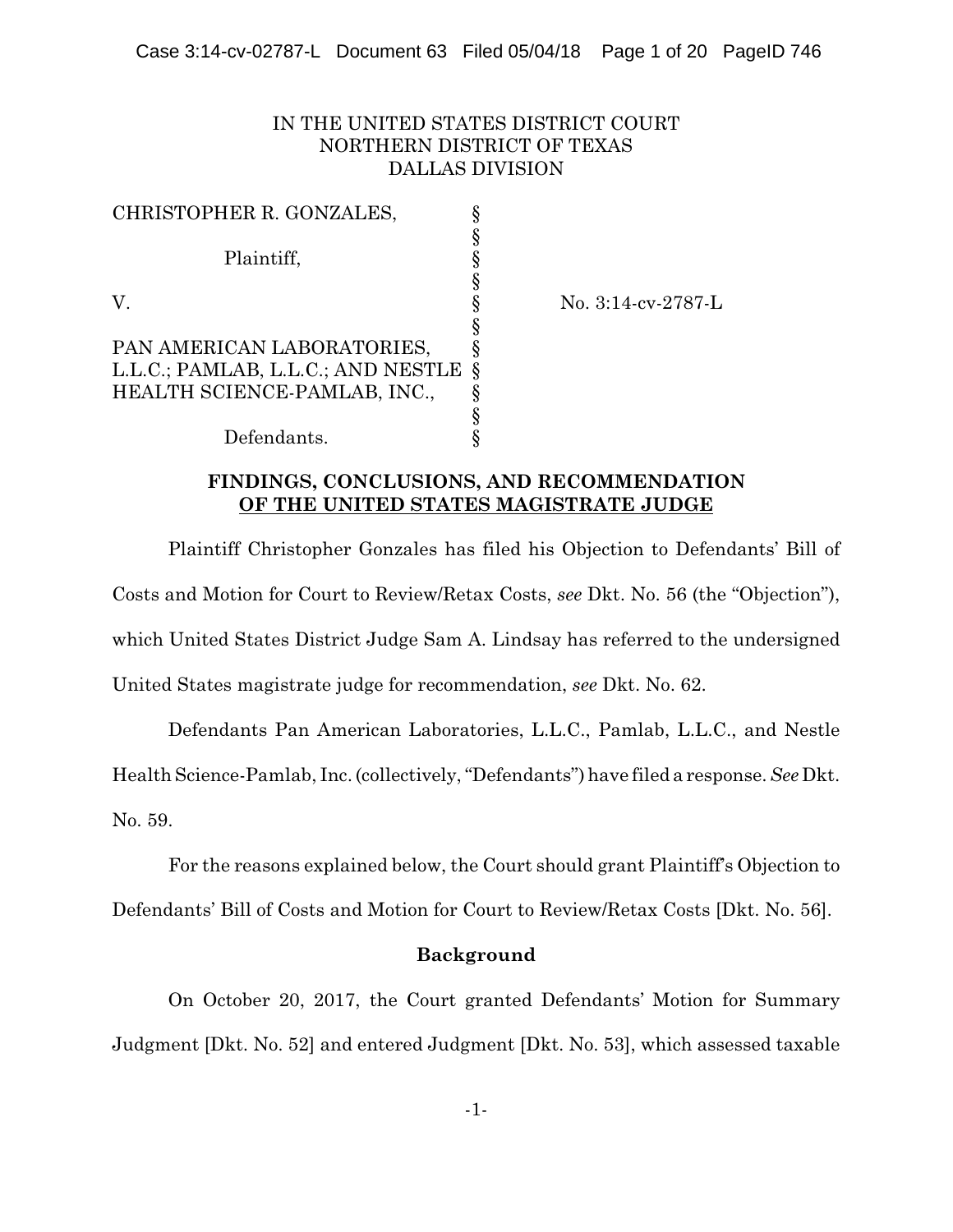costs of court against Plaintiff Christopher Gonzales.

On November 3, 2017, Defendants filed their Bill of Costs [Dkt. No. 54] requesting taxable costs in the amount of \$7,694.61. That amount includes \$1,677.67 in various transcription fees; \$30.24 for printing (but which the parties agree to be for photocopying); \$60.00 for private processor service of subpoenas; and \$5,926.70 in other electronic database costs from Computer Forensic Services, Inc. Defendants supported their Bill of Costs with the affidavit of Michael J. Deponte swearing that the listed costs were necessarily incurred; an itemization indicating the total costs for each of the transcription, subpoena, copy, and computer forensic services; and invoices showing the amounts billed by Defendants' attorneys for transcription, subpoena, and computer forensic services – but not photocopy – expenses. *See* Dkt. No. 54 at 3-23 of 23.

Plaintiff challenges Defendants' requested costs on the basis that the costs are either too high or not properly taxable as costs under 20 U.S.C. § 1920.

First,Plaintiff objects toDefendants' requested transcription fees. Plaintiff takes issue with two invoices from The Legal Connection – one for \$465.30 and one for \$958.32 – for transcribing phone conversations that Plaintiff had recorded while he was still employed by Defendants. Plaintiff maintains that he provided Defendants with the electronic recording and an accompanying transcript and that The Legal Connection invoices for duplicate transcriptions are "unnecessary and needlessly costly" because Defendants' "own support staff could have provided [an additional transcript] at no additional/outside cost." Dkt. No. 56 at 2 of 6. Plaintiff also objects to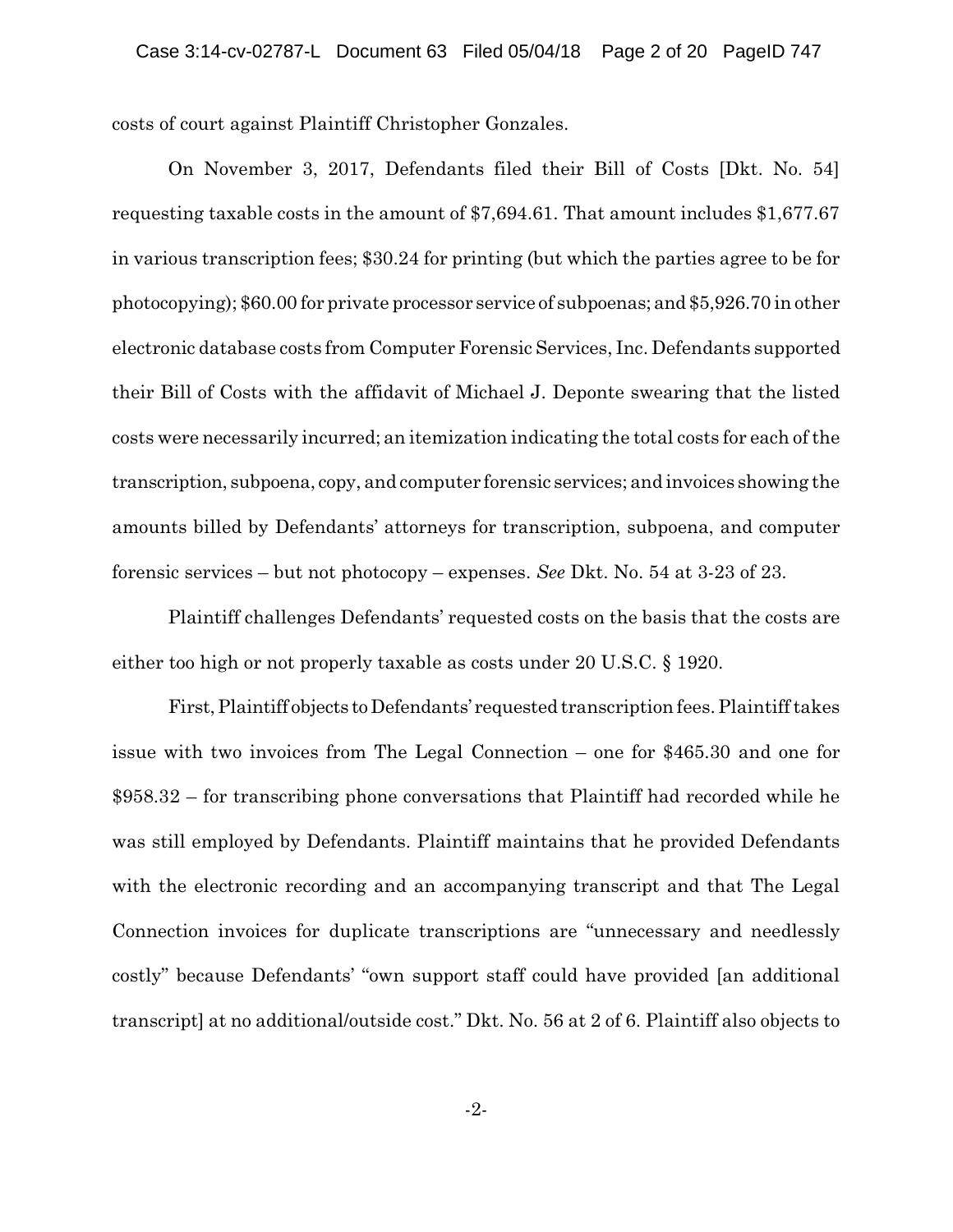the total \$90.00 in administrative fees and \$129.42 in late fees reflected in the invoices, arguing that the U.S. Code and Federal Rules do not provide for recovery of "administrative fees" unrelated to actual transcription services and that "[e]quity dictates that Plaintiff should not be penalized and taxed for Defendant[s'] untimely failure to pay ... third-party vendors." *Id.* at 3 of 6.

Plaintiff similarly objects to Defendants' attached invoice for \$234.25 from Deposition Resources, Inc., which Defendants also included as transcription fees. Plaintiff notes that the \$234.25 fee represents the cost for a certificate of nonappearance – not a deposition transcript – and argues that such a fee is not a taxable cost under 20 U.S.C. § 1920. Plaintiff further explains that Plaintiff's failure to appear at his deposition was justified by the circumstances and was the subject of Defendants' previous motion to compel, which the Court terminated as moot in granting summary judgment.

Second, Plaintiff objects to Defendants' request for \$30.24 in photocopy fees. Plaintiff contends that, because Defendants did not submit documentation establishing what was copied and why the copying was necessary for this case, the Court should deny Defendants recovery of the \$30.24.

Third, Plaintiff objects to \$25.00 of Defendants' \$60.00 in subpoena fees from Investigative Process Services, Inc. Plaintiff explains that the \$60.00 fee includes a \$25.00 "rush" fee that was "wholly unnecessary." Dkt. No. 56 at 4 of 6.

Fourth, Plaintiff objects to Defendants' \$5,926.70 in "other costs" from Computer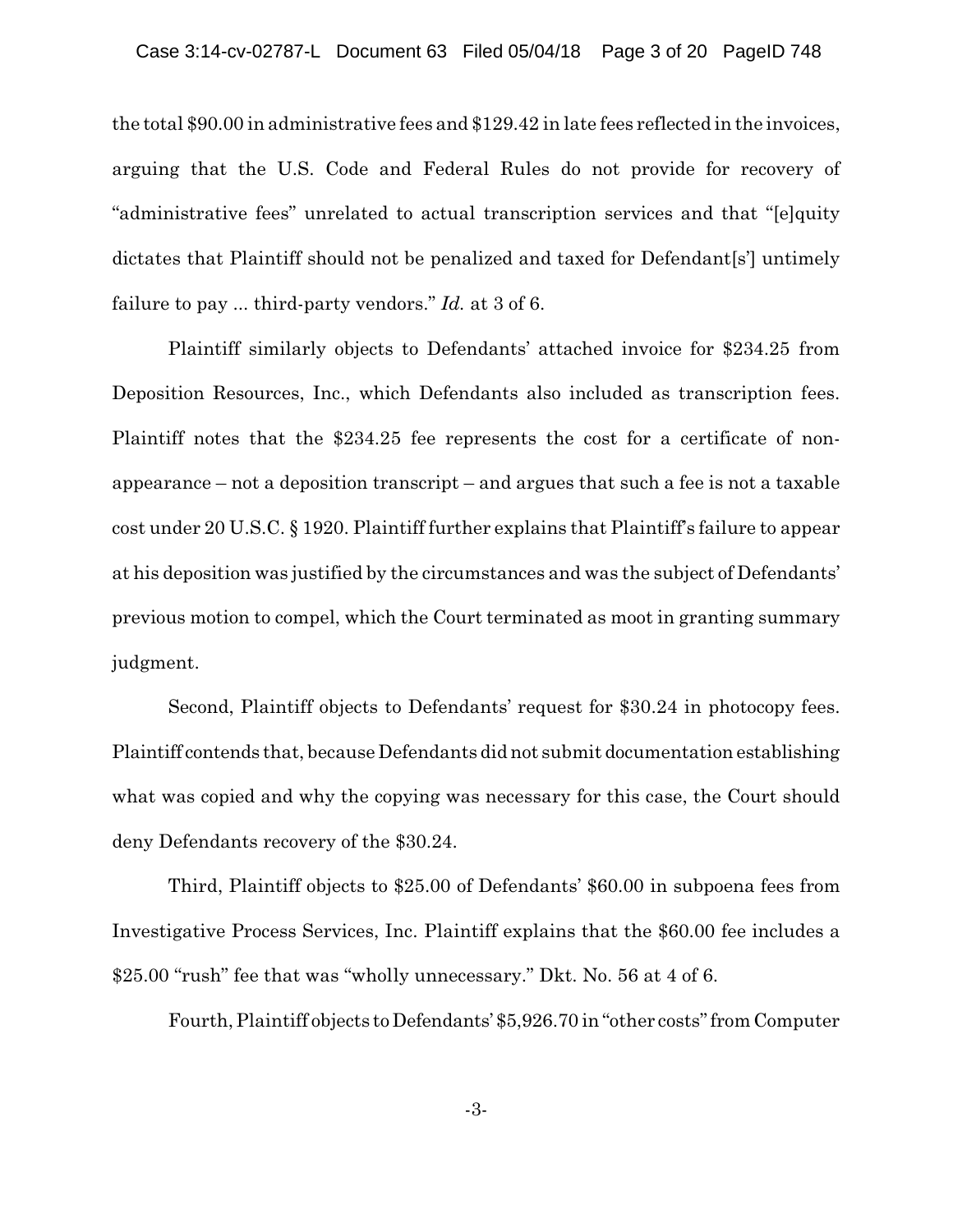Forensic Services, Inc. Plaintiff explains that the parties conducted "no formal ediscovery ... in this case, and Plaintiff did not present Defendant with any hard drive or other hardware that required 'imaging.'" *Id.* at 5. Plaintiff further contends that Defendants' "[c]omputer consultation, searching, and monthly fees ... are not properly chargeable as taxable costs." *Id.*

### **Legal Standards and Analysis**

Federal Rule of Civil Procedure 54(d) gives a court discretion to award costs to a prevailing party. *See* FED. R. CIV. P. 54(d). 28 U.S.C. "§ 1920 defines the term 'costs' as used in Rule 54(d)." *Crawford Fitting Co. v. J.T. Gibbons, Inc.*, 482 U.S. 437, 441 (1987). Section 1920 allows a court to tax as costs certain enumerated categories of fees, including "[f]ees of the clerk and marshal," 28 U.S.C. § 1920(1); "[f]ees for printed or electronically recorded transcripts necessarily obtained for use in the case," *id.* § 1920(2); "[f]ees and disbursements for printing and witnesses," *id.* § 1920(3); and "[f]ees for exemplification and the costs of making copies of any materials where the copies are necessarily obtained for use in the case," *id.* § 1920(4).

As explained above, Defendants request costs under eachofthese categories, and Plaintiff objects to each of Defendants' requests. For the reasons explained below, the undersigned concludes that the Court should sustain Plaintiff's objections to Defendants' requests for transcript, copy, subpoena, and electronic database costs.

#### I. Transcript Costs

Plaintiff's objection to Defendants' claimed transcript costs should be sustained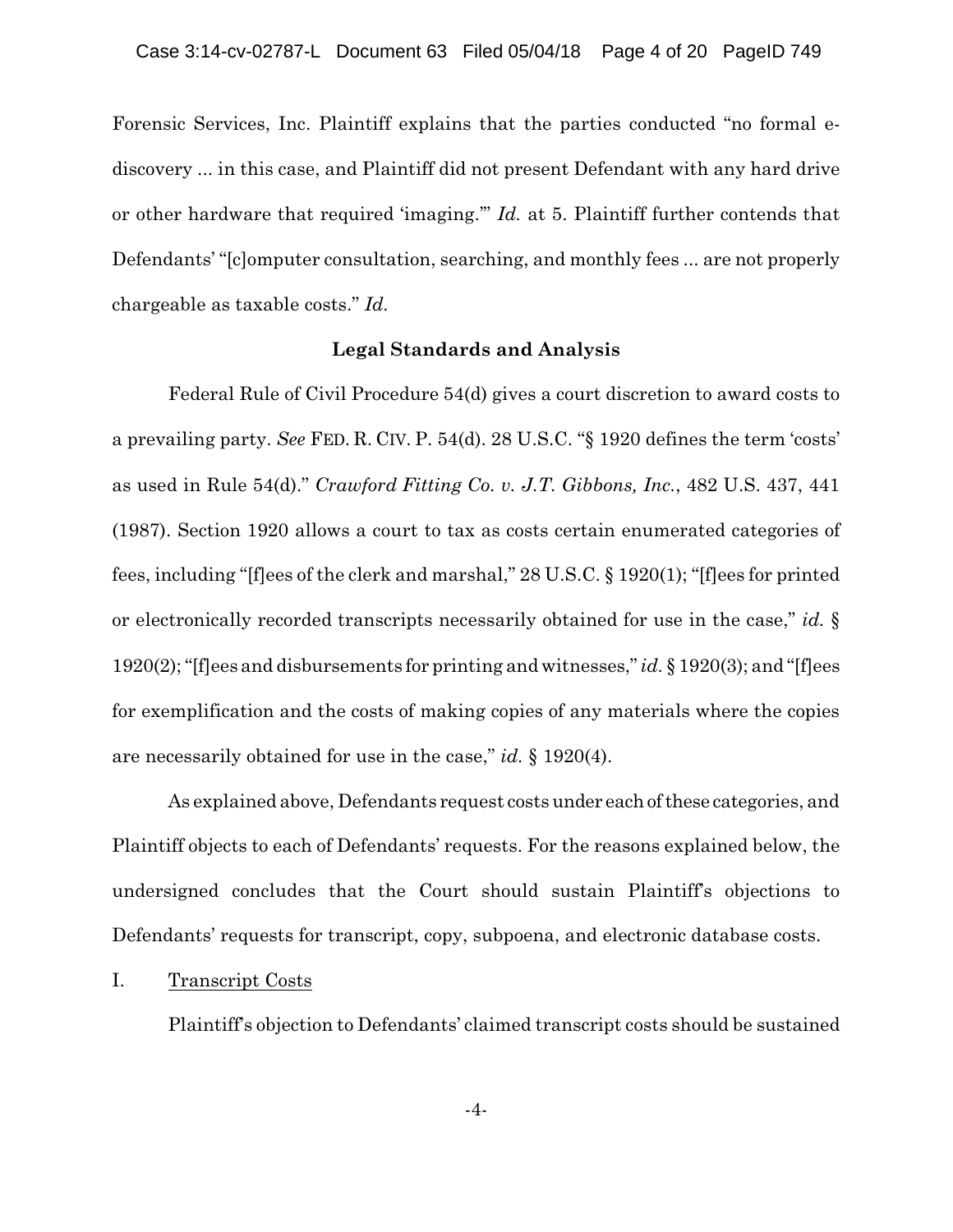because Defendants have not shown that the transcripts were necessarily obtained for use in this case and because certificates of non appearance are not recoverable under Section 1920.

Defendants request \$1,423.62 in fees from The Legal Connection for transcripts of "HR MEETING[s] HELD" on September 17, 2012 and August 23, 2012. *See* Dkt. No. 54 at 5-6 of 23. As a preliminary matter, the undersigned concludes that Defendants may not recover the \$129.42 in associated late fees, which Defendants have not adequately justified as a permitted taxable cost under Section 1920. *See Iniekpo v. Avstar Int'l Corp.*, No. SA-07-CA-879-XR, 2010 WL 3909321, at \*2 (W.D. Tex. Sept. 30, 2010) (deducting late payment fees from the recoverable costs).

As to the remaining charges reflected in the invoices, Defendants' Bill of Costs, its attachments, and Defendants' response to Plaintiff's Objections offer no guidance as to why transcripts of these recorded meetings were necessarily obtained for use in this case. The supporting invoices and Defendants' affidavit and itemization offer no description of the transcribed meetings, and the only evidence indicating that the claimed transcripts were necessary is the statement in Mr. Deponte's affidavit that "all costs listed on the bill of costs and the attached itemization ... were necessarily incurred in this action." *See* Dkt. No. 56 at 3 of 23. Without any information aside from that conclusory statement, the Court should disallow the \$1,423.62 in fees from The Legal Connection. *See Honestech, Inc. v. Sonic Solutions*, 725 F. Supp. 2d 573, 582-83 (W.D. Tex. 2010).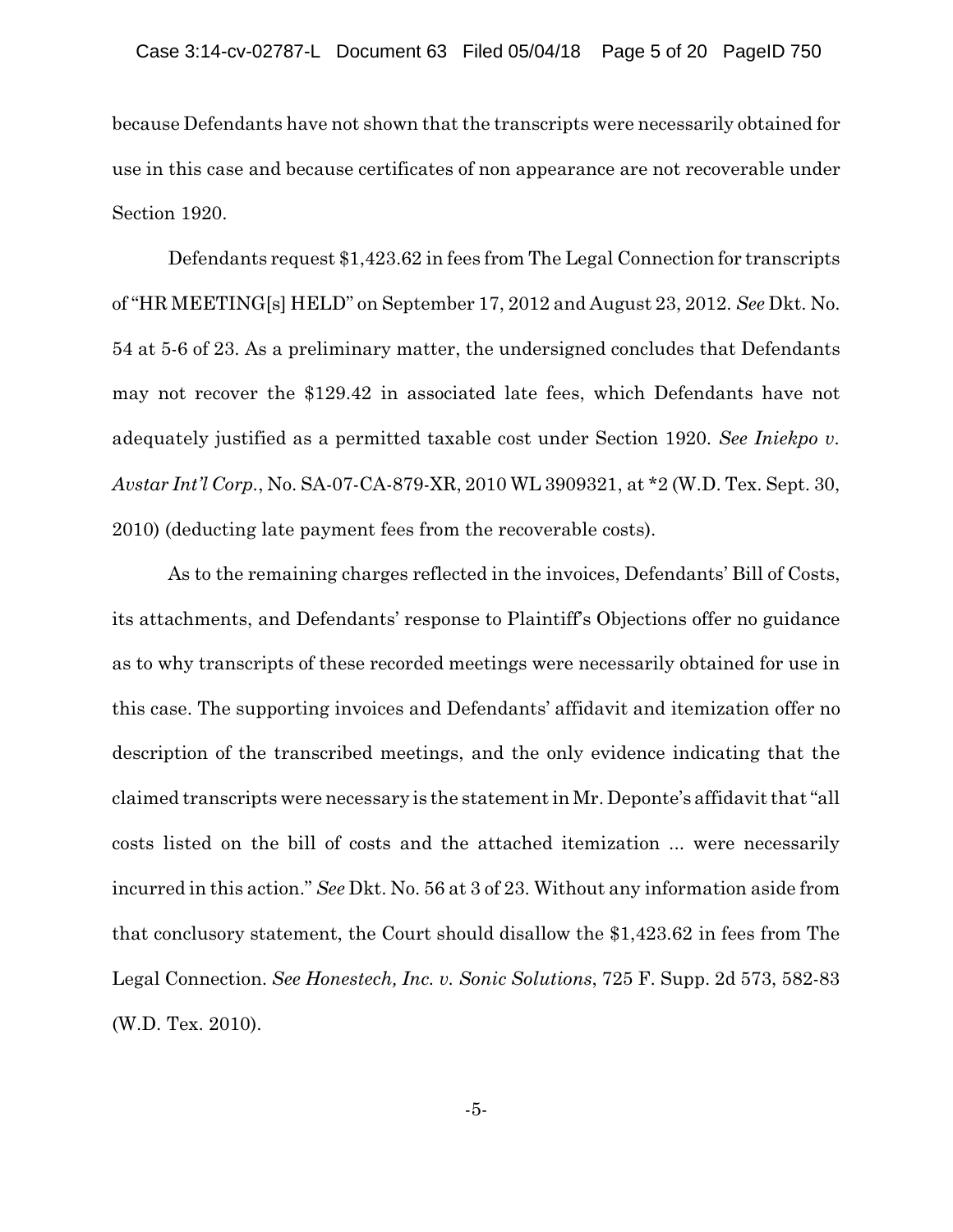As to the \$234.25 cost for a certificate of nonappearance from Deposition Resources, Inc., which Defendants characterize as additional transcript fees under Section 1920(2), "[S]ection 1920 does not explicitly authorize certificates of non appearance." *Mancia v. JJ Chan Food, Inc.*, No. 3:12-cv-2467-L (BF), 2016 WL 4468092, at \*4 (N.D. Tex. June 21, 2016) (citing *Canion v. United States*, No. EP-03-CA-347-FM, 2005 WL 2216881, at \*3 (W.D. Tex. Sept. 9, 2005) ("Because these items are not authorized by statute ... the Court reduces the bill of costs by ... \$83.00 for the certificate of nonappearance ....")), *report and recommendation adopted*, No. 3:12-CV-2467-L, 2016 WL 4446627 (N.D. Tex. Aug. 24, 2016). The Court should deny Defendants' claimed \$234.25 in transcript fees from Deposition Resources, Inc.

The Court should accordingly sustain Plaintiff's objection to Defendants' requested transcript fees and reduce Defendants' transcript costs by \$1,657.87 to \$19.80.

### II. Subpoena Costs

Plaintiff's objection to Defendants' requested \$25.00 fee for expedited service of subpoenas should be sustained because rush fees for service of subpoenas are not recoverable under Section 1920(1).

Although "the United States Court of Appeals for the Fifth Circuit has held that, 'absent exceptional circumstances, the costs of a private process server are not recoverable under Section 1920,'" *Harris v. Dallas Cty. Hosp. Dist.*, No. 3:14-cv-3663-D, 2016 WL 8674685, at \*2 (N.D. Tex. Aug. 5, 2016) (quoting *Marmillion v. Am. Intern.*

-6-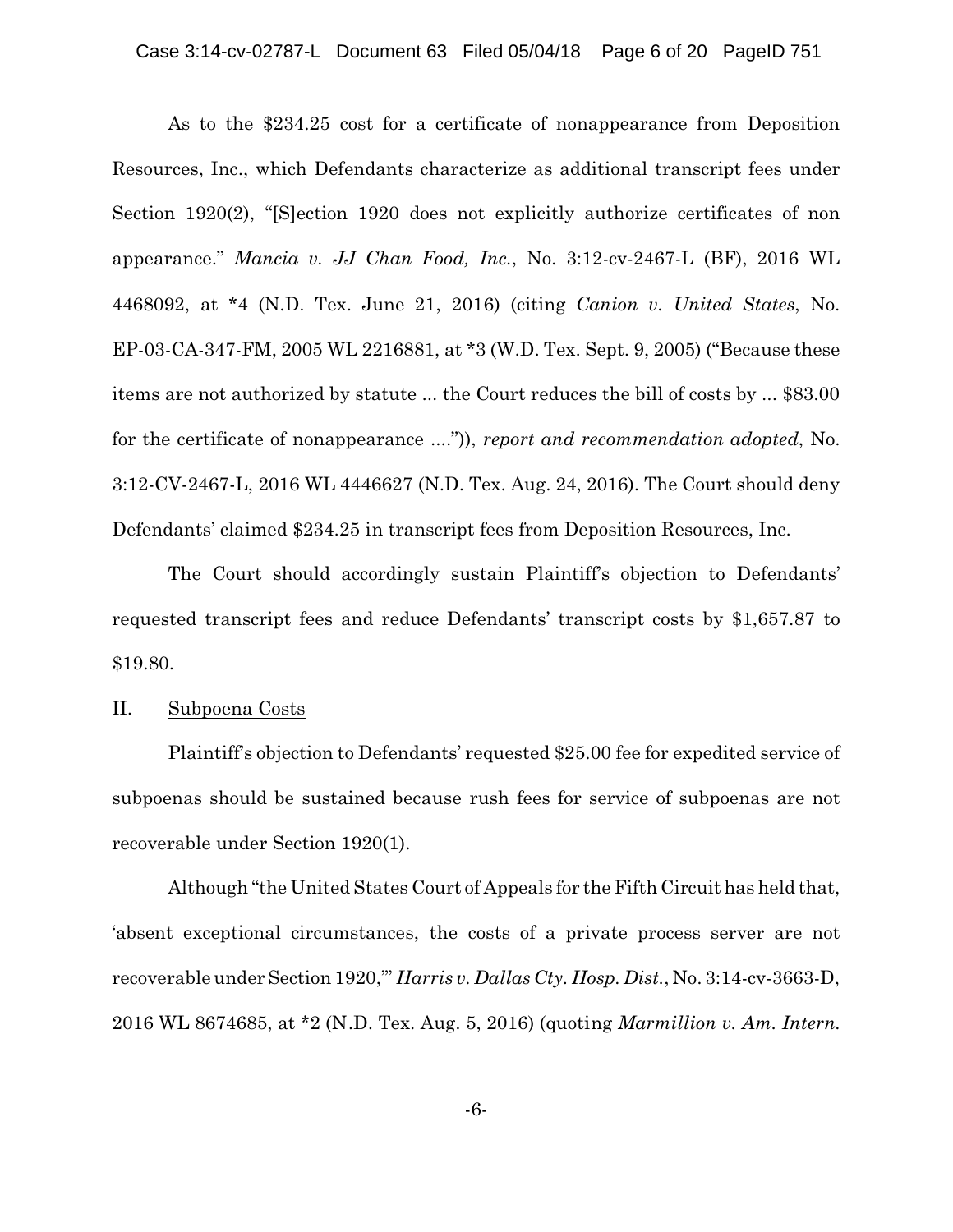*Ins. Co.*, 381 F. App'x 421, 431 (5th Cir. 2010) (unpublished) (citing *Cypress-Fairbanks Indep. Sch. Dist. v. Michael*, 118 F.3d 245, 257 (5th Cir. 1997))), Plaintiff does not argue that Defendants' \$60.00 in private process server fees are not taxable under 1920(1); Plaintiff objects only to the \$25.00 rush fee included in the charge from Investigative Process Services. And, because "Section 1920(1) does not specifically provide for the recovery of costs incurred as a result of rush service of subpoenas," *Saldivar v. Austin Indep. Sch. Dist.*, No. A-14-CA-00117-SS, 2016 WL 1064654, at \*8 (W.D. Tex. Mar. 15, 2016), Plaintiff's objection to the rush fee should be sustained.

The Court should accordingly reduce Defendants' \$60.00 in requested subpoena costs by \$25.00 to \$35.00.

## III. Copying Costs

Plaintiff's objection to Defendants' copying costs should be sustained because Defendants have not made the required showing that the photocopy expenses claimed are for copies "necessarily obtained for use in litigation" and not "obtained simply for the convenience of counsel." *Fogleman v. ARAMCO (Arabian Am. Oil Co.)*, 920 F.2d 278, 286 (5th Cir. 1991).

Defendants list \$30.24 in printing fees on their Bill of Costs, *see* Dkt. No. 54 at 1 of 23, but explain in their response that the fees were incurred for making "copies of personnel files, handbooks, and documents from human resources for use with the litigation of this matter," Dkt. No. 59 at 3 of 6. And Defendants note in their response that "[t]he photocopying of roughly 432 pages of documents at \$0.07/page, was a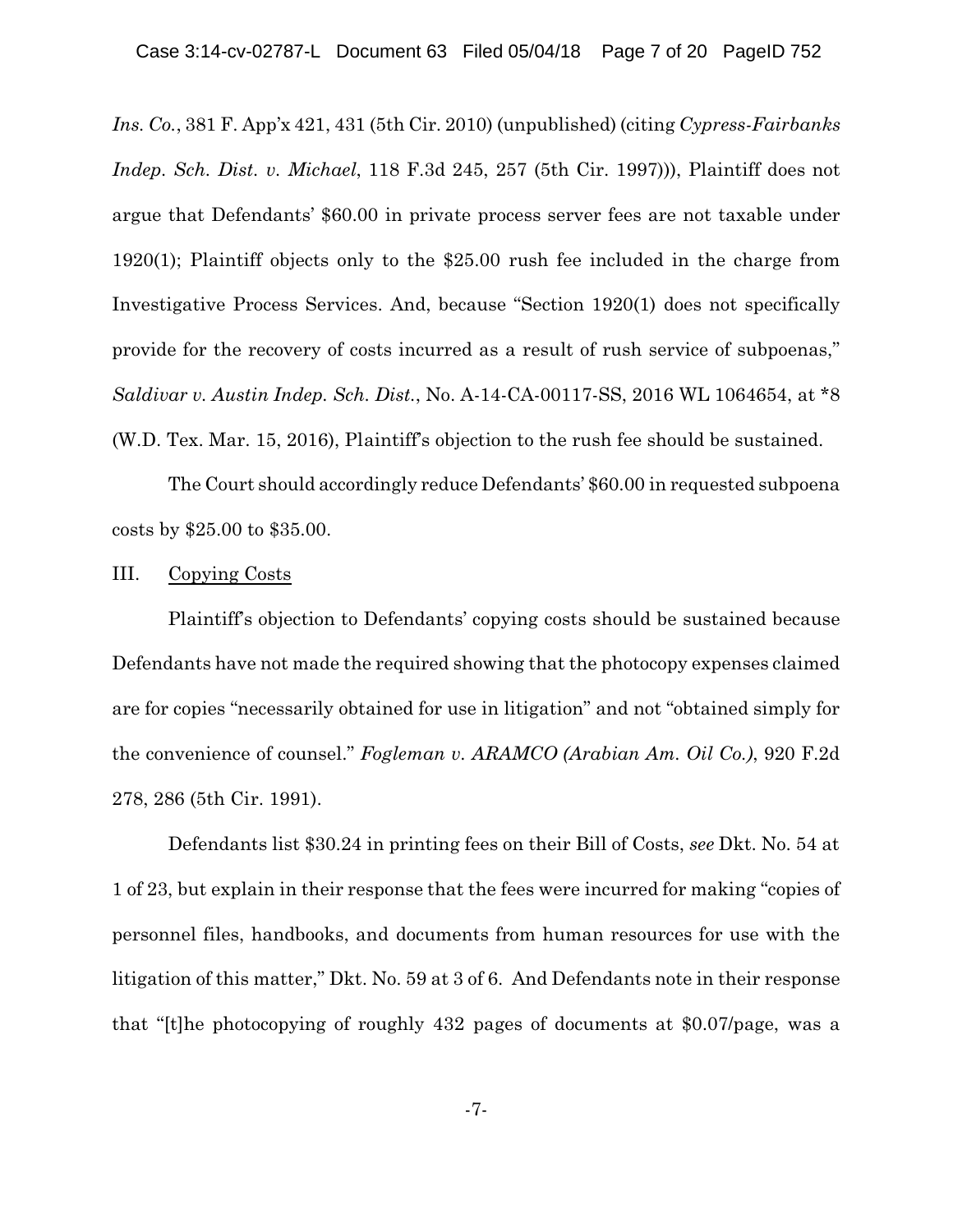necessary charge for this litigation." *Id.*

But, in support of their Bill of Costs, Defendants submitted only a bare affidavit that repeats the declaration on the clerk's approved form stating that all of the requested costs were necessarily incurred in this action. *See* Dkt. No. 56 at 3 of 23. That conclusory assertion alone is not enough, and, without more, the Court cannot determine whether the copies were necessarily obtained for use in the present litigation. *See Kellogg Brown & Root Intern., Inc. v. Altanmia Commercial Mktg. Co. W.L.L.*, Civ. A. No. H-07-2684, 2009 WL 1457632, at \*6 (S.D. Tex. May 26, 2009). Although it is not necessary for "a prevailing party to identify every xerox copy made for use in the course of legal proceedings, [a court will] require some demonstration that reproduction costs necessarily result from that litigation." *Fogleman*, 920 F.2d at 286; *see also Kellogg Brown & Root Intern., Inc.* 2009 WL 1457632, at \*6 ("Although an item-by-item description is not required, some information of the types or categories of documents copied and the reason for the copies must be furnished."). And, while many of the photocopies here may have been necessarily incurred, without more information, the Court cannot discern which copies were necessary and which werenot. *See Byers v. Dallas Morning News*, No. 3-97-cv-1159, 2000 WL 1842415, at \*2 (N.D. Tex. Dec. 3, 2000); *Datapoint Corp. v. Picturetel Corp*.*,* No. 3:93-cv-2381-D, 1998 WL 401630, at \*5 (N.D. Tex. July 9, 1998).

The Court should accordingly grant Plaintiff's objection and deny Defendants' request for \$30.24 in photocopy fees.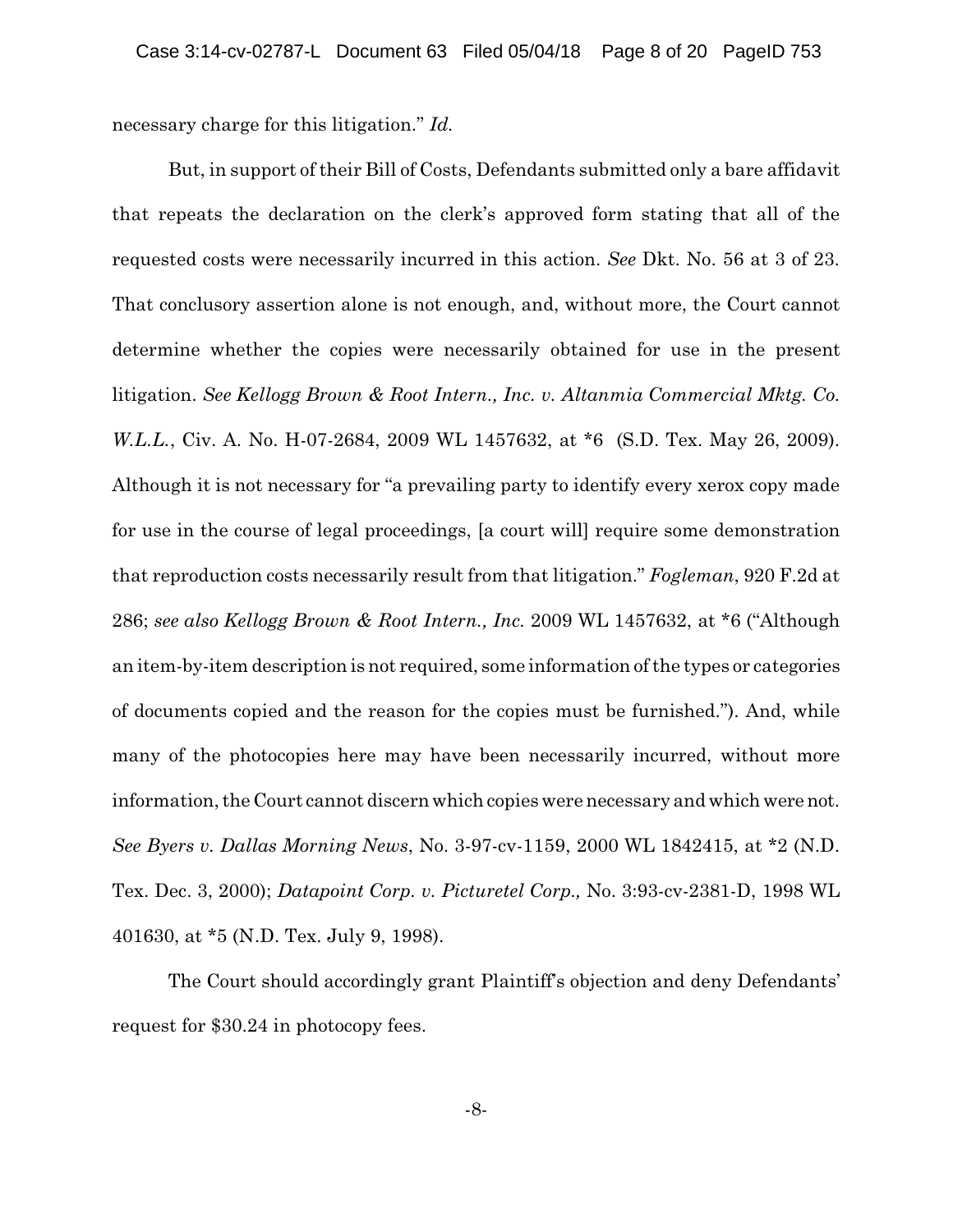## IV. Electronic Database Costs

Plaintiff's objection to Defendants' claimed electronic database costs should be sustained because Defendants have shown neither (1) that the activity at issue constitutes "printing" under Section 1920(3) nor (2) that the electronic copies were necessarily obtained for use in the case under Section 1920(4).

Plaintiff argues that Defendants' requested \$5,926.70 in fees from Computer Forensic Services, Inc. arenot properly chargeable as taxable costs. Defendants explain in their response that "Defendants gathered all documents relevant and discoverable in this matter in order to prepare and timely respond to Plaintiff's discovery requests" and "use[d] an electronic database to host a copy of all documents (emails and attachments)." Dkt. No 59 at 5 of 6. Defendants contend that, "[s]ince the electronic database was created merely in order to reduce costly printing, copying, and paper production, this expense falls within the category of costs recoverable under §1920(3)." *Id.*

Despite Defendants' reference to only Section 1930(3) in their response, because Defendants' response and at least one of their invoices from Computer Forensic Services, Inc. clearly reference copying, *see* Dkt. No. 54 at 11 of 23 ("Copy data from external drive ...."), the undersigned construes Defendants' request as under alternatively Section 1930(3) or Section 1930(4).

First, Defendants are not entitled to their electronic database costs under Section 1930(3) because Defendants have not shown that the electronic database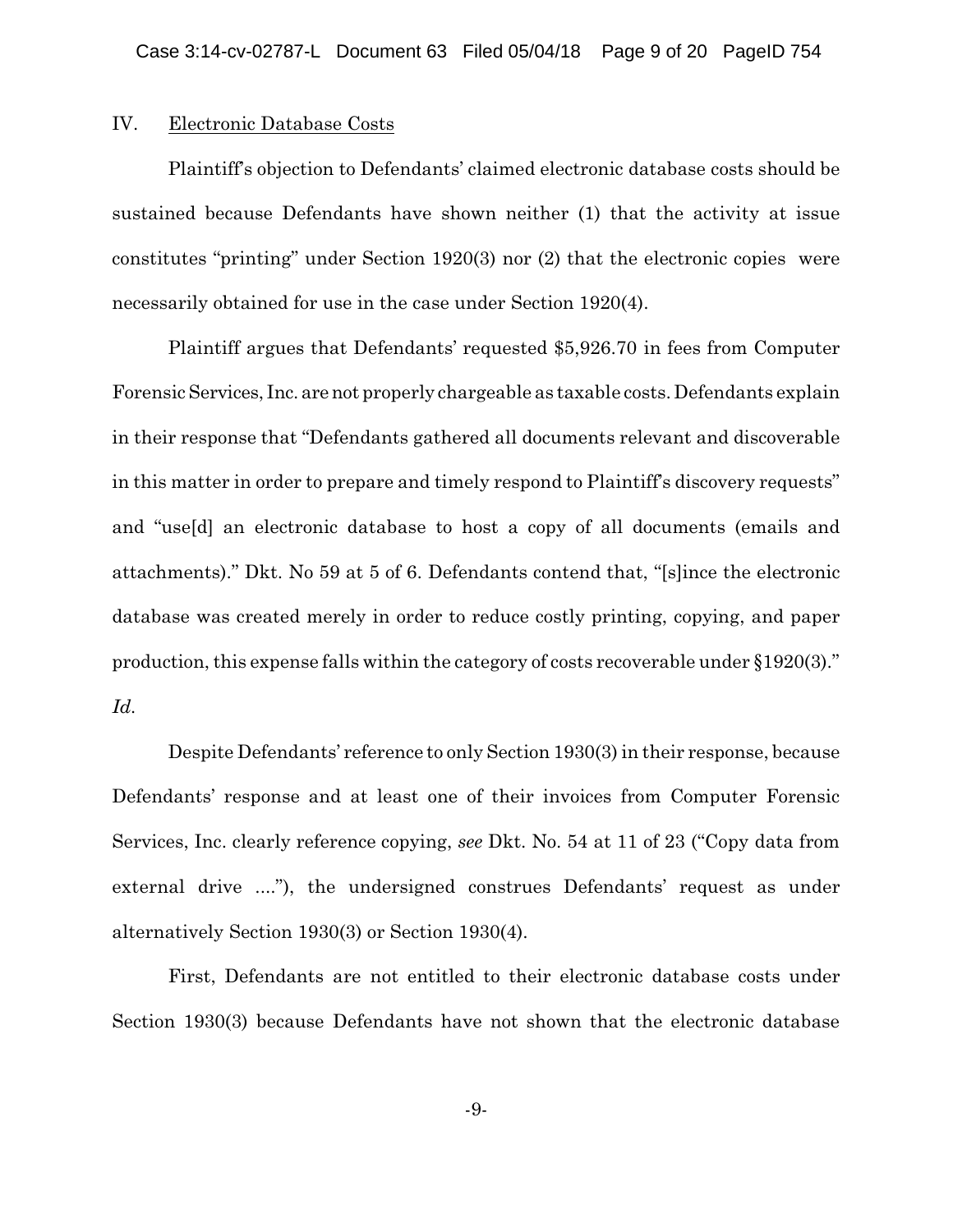services in this case constitute "printing" under a narrow interpretation of Section 1920(3). Defendants cite *Chenault v. Dorel Indus., Inc.*, No. A-08-CA-354-SS, 2010 WL 3064007, at \*4 (W.D. Tex. Aug. 2, 2010), for the proposition that, because using the electronic database saved printing costs, fees associated with the database are recoverable under Section 1920(3).

In *Chenault*, the plaintiffs demanded in a discovery request that a defendant produce "all emails" pertaining to a particular issue in the case. 2010 WL 3064007, at \*3. The responding defendant's "search of all possible emails yielded an estimated 30 gigabytes of materials, consisting of approximately 50,000 emails with attachments. That number was whittled down to 20,000 emails with attachments (a total of approximately 800,000 pages) once [the responding defendant] bought a program that was able to perform a more sophisticated search." *Id.* (citations omitted). But, when the defendants later sought to recover the cost of the electronic database in their bill of costs, the plaintiffs objected, arguing, as Plaintiff does here, that "creation of a database is not a cost that is recoverable under 28 U.S.C. § 1920." *Id.* at \*4 (citing the plaintiffs' objections). The court overruled the plaintiffs' objection to the electronic data base costs and found them recoverable under Section 1920(3), explaining that

reproduction costs necessarily obtained for use in the case are recoverable, provided the prevailing party demonstrates that necessity. *Fogleman*, 920 F.2d at 286. In this case, the electronic data was produced in lieu of extremely costly paper production. Defendants state they were seeking to save costs by not printing out thousands of pages of documents which would have otherwise been required in response to Plaintiffs' discovery request. Therefore, the Court finds the expense falls within the category of costs recoverable for "fees and disbursements for printing"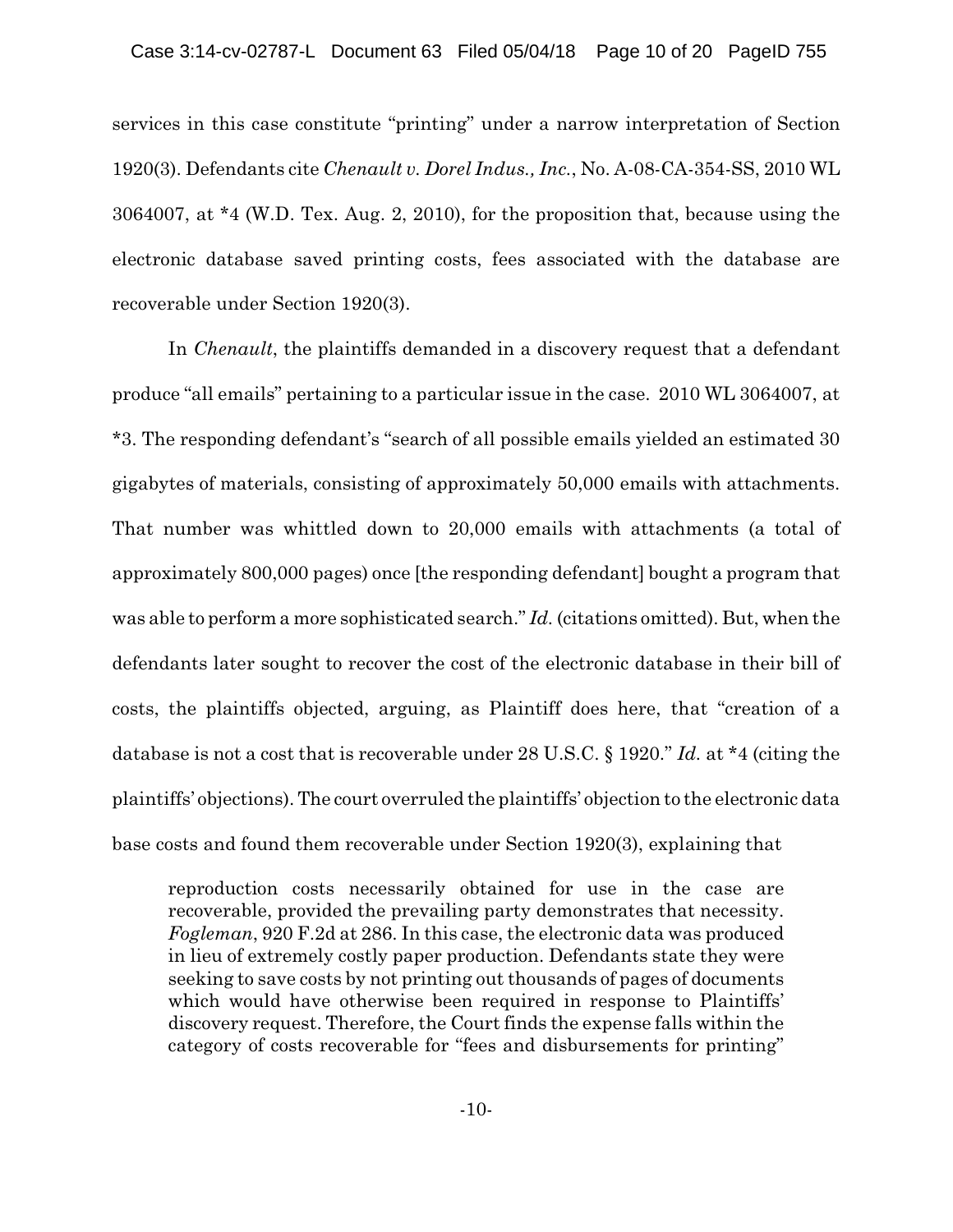under § 1920(3). *See Neutrino Devel. Corp. v. Sonosite, Inc.*, [Civ. A. No. H-01-2484,] 2007 WL 998636[,] at \*4 (S.D. Tex. [Mar. 30,] 2007) (overruling an objection to taxing costs associated with an electronic database because the discovery "was produced in lieu of costly paper production" under § 1920(3), and the prevailing party had "save[d] costs by not printing out hundreds of documents").

*Chenault*, 2010 WL 3064007, at \*4.

But, since the decision in *Chenault*, the United States Supreme Court has underscored the "narrow scope of taxable costs" and has emphasized that "taxable costs are limited to relatively minor, incidental expenses as is evident from § 1920." *Taniguchi v. Kan Pacific Saipan, Ltd.*, 566 U.S. 560, 573 (2012); *see also id.* ("Because taxable costs are limited by statute and are modest in scope, we see no compelling reason to stretch the ordinary meaning of the cost items Congress authorized in §1920."). Some circuit courts of appeal have applied the Supreme Court's contemporary interpretation of Section 1920 to limit the electronic discovery costs recoverable under Section 1920(4). *See In re Online DVD-Rental Antitrust Litig.*, 779 F.3d 914, 929-30 (9th Cir. 2015); *CBT Flint Partners, LLC v. Return Path, Inc.*, 737 F.3d 1320, 1330 (Fed. Cir. 2013); *Country Vintner of North Carolina, LLC v. E. & J. Gallo Winery, Inc.*, 718 F.3d 249, 260 (4th Cir. 2013); *Race Tires Am., Inc. v. Hoosier Racing Tire Corp.*, 674 F.3d 158, 171 (3d Cir. 2012). But no circuit courts of appeal and few district courts have addressed whether electronic database costs like those at issue here are recoverable as "printing" costs under Section 1920(3).

In light of the developments in binding and persuasive jurisprudence since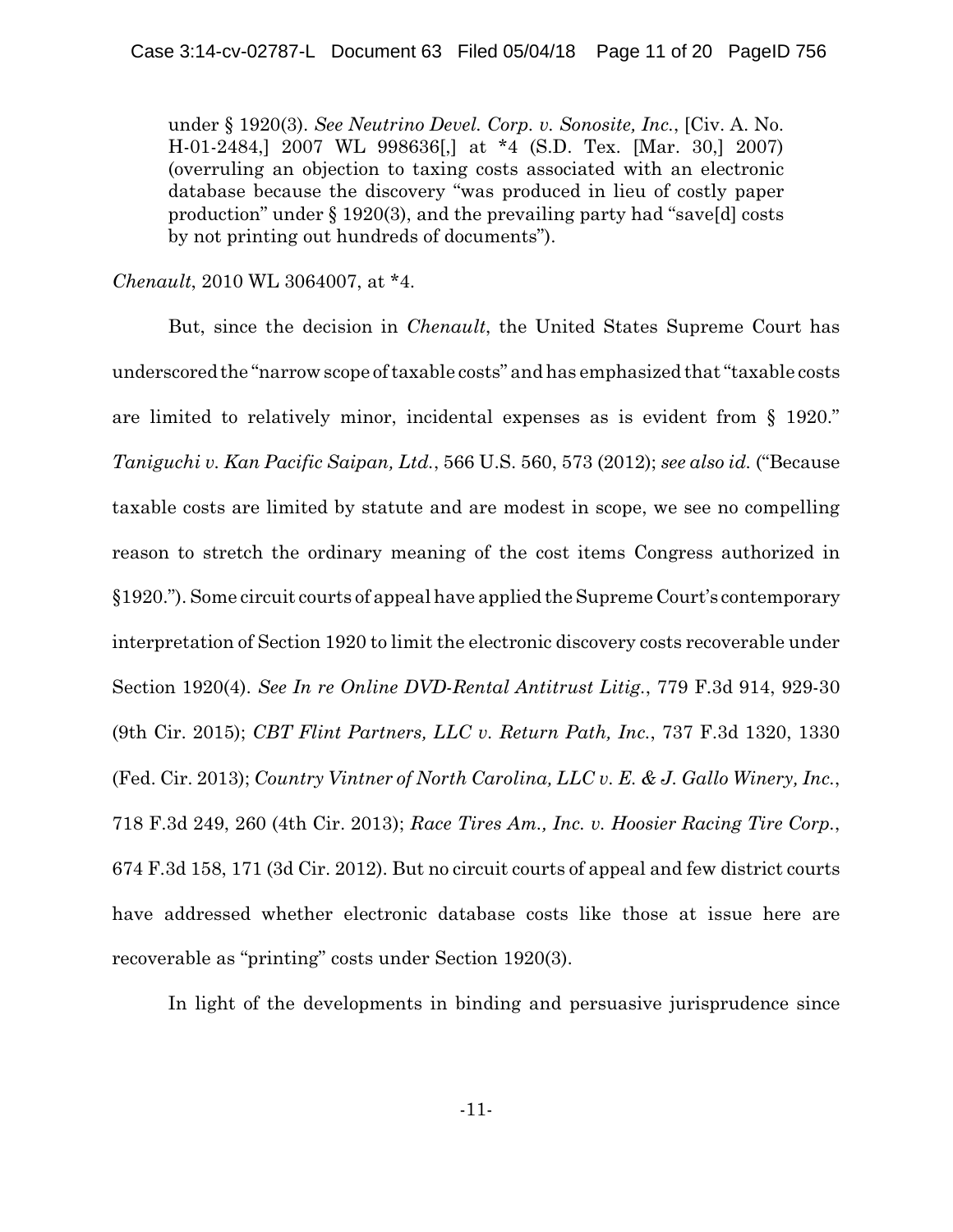*Chenault* was decided, *Chenault* and *Neutrino* are unpersuasive here, and the Court should interpret Section 1920(3) in light of the statutory text and more recent case law limiting taxable costs. *See generally Vital v. Nat'l Oilwell Varco, L.P.*, No. H-12-1357, 2015 WL 7740417, at \* 5 (S.D. Tex. Nov. 30, 2015) ("The [*Chenault*] court did not base its analysis on the meaning of 'printing' in § 1920(3) or 'copies' or 'exemplification' in § 1920(4). The court's analysis does not sufficiently focus on the statutory language or take into account other case law limiting taxable costs in light of that language.").

After considering case law limiting taxable costs, the language of Section 1920, and the ordinary meaning of "print," the undersigned concludes that Section 1920(3) does not cover the electronic database services that Defendants describe here. The statute governing taxable costs does not define "printing," and "[w]hen a term goes undefined in a statute, we give the term its ordinary meaning." *Taniguchi*, 566 U.S. at 566. Although the undersigned is unaware of any decision in which a court has interpreted the meaning of "printing" – or its simple form, "print" – in the context of Section 1920(3), in *Simonoff v. Expedia, Inc.*, 643 F.3d 1202 (9th Cir. 2011), the United States Court of Appeals for the Ninth Circuit assessed the ordinary meaning of "print" as used in the Fair and Accurate Credit Transactions Act, Pub. L. No. 108-159, 117 Stat. 1952, an amendment to the Fair Credit Reporting Act, 15 U.S.C. § 1681 *et seq* ("FACTA"):

"Print" refers to many different technologies – from Mesopotamian cuneiform writing on clay cylinders to the Gutenberg press in the fifteenth century, Xerography in the early twentieth century, and modern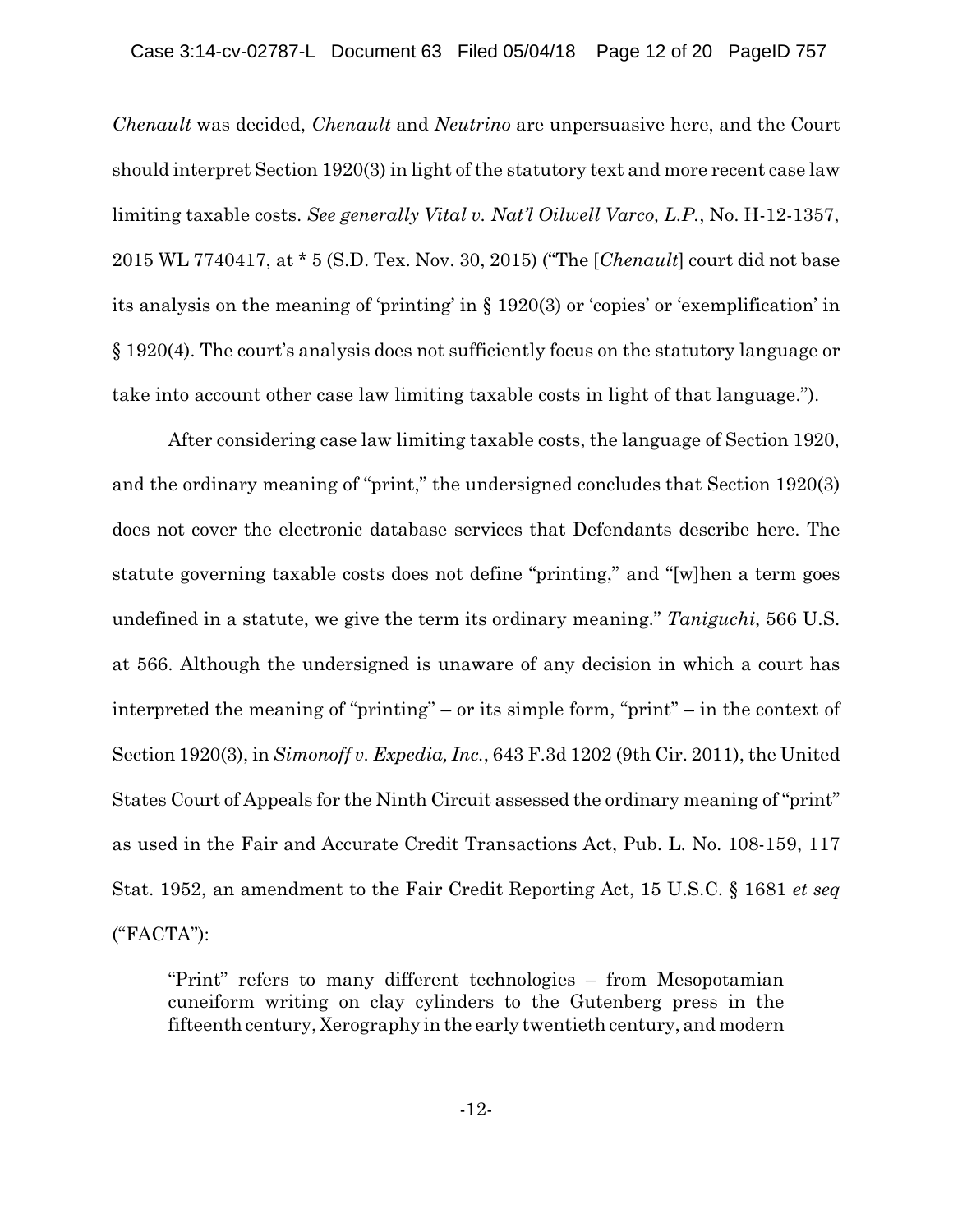digital printing – but all of those technologies involve the making of a tangible impression on paper or other tangible medium. *See generally* S.H. Steinberg, Five Hundred Years of Printing (new ed.1996). Although computer technology has significantly advanced in recent years, we commonly still speak of printing to paper and not to, say, iPad screens. Nobody says, "Turn on your Droid (or iPhone or iPad or Blackberry) and print a map of downtown San Francisco on your screen."

*Simonoff*, 643 F.3d at 1205. The Court of Appeals explained that, against this backdrop,

[t]he ordinary meaning of "print" is clear: printing involves a physical imprint onto paper or another tangible medium. *See, e.g.*, Webster's Third New International Dictionary 1803 (2002) ("[T]o make an impression in or upon: mark with a print."); American Heritage Dictionary of the English Language 1441 (3d ed. 1996) ("To make an impression on or in (a surface) with a device such as a stamp, seal, or die."); Oxford English Dictionary Online, available at: http://www.oed.com (last visited May 9, 2011) ("To make or produce (text, a book, a picture, etc.) by a mechanical process involving the transfer of characters or designs on to paper, vellum, etc., esp. from inked blocks, types, or plates."). In short, " 'print' in its transitive verb form ordinarily connotes the transfer of words or images to a tangible medium – often paper." ... The main dictionary definitions of "print" are supported by standard modern usage of that term. As the Seventh Circuit observed:

To "print" a receipt ... ordinarily connotes recording it on paper. That is why [the plaintiff] had to print a copy of his receipt to get it off of his computer; it is why the machine used to transfer text from a computer to paper is called a printer; and it is why a judge who asks a law clerk to print a case does not intend for the clerk to merely display the case on his computer screen.

*Shlahtichman*, 615 F.3d at 799 (alteration in original) (internal quotation marks and citation omitted).

*Id.* at 1208.

Defining "printing" under Section 1920(3) to exclude "us[ing] an electronic database to host a copy of all documents (emails and attachments)," Dkt. No. 59 at 5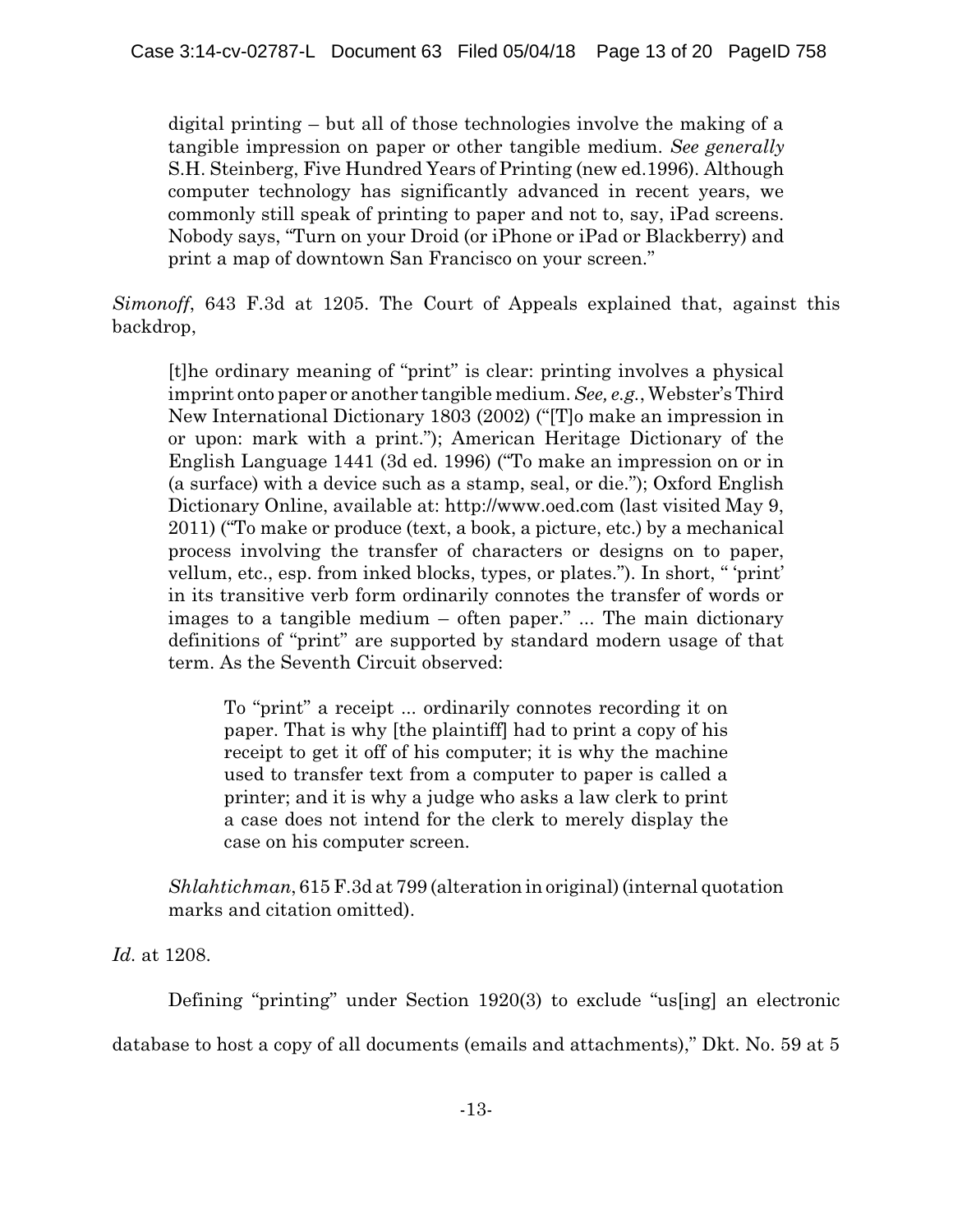of 6, is consistent with the language employed by Congress in enacting and amending Section 1920. In enacting Section 1920, Congress did not use language that would have unequivocally intended "printing" under Section 1920(3) to include electronic data copying and storage. And, although in 2008, Congress expanded the scope of 1920(4) to cover the "costs of making copies of any materials" – its original language pertained to only "copies of paper" – *see* Judicial Administration and Technical Amendments Act of 2008, Pub.L. No. 110-406, § 6, 122 Stat. 4291, 4292, Congress has not also broadened Section 1920(3).

And Defendants propose no reason why the Court should broadly interpret "printing" to include the service at issue here. In their response to Plaintiff's objections, Defendants rely on *Chenault* without explaining how the specific process involved here amounts to "printing" under Section 1920(3). And the invoices from Computer Forensic Services, Inc. offer little additional support, listing a slew of billed activities – consulting, copying data, making images indexed and searchable, unzipping emails, indexing emails, searching emails, processing data, and hosting data – that no one claims would fall within the meaning of "printing" under Section 1920(3) as discussed above. Accordingly, Defendants have not shown that their electronic database costs are recoverable under Section 1920(3).

In the alternative, Defendants ask the Court to tax against Plaintiff the costs that Defendants would have expended in physically printing the electronically-stored documents: "By using this service, Defendants saved the costs of printing and copying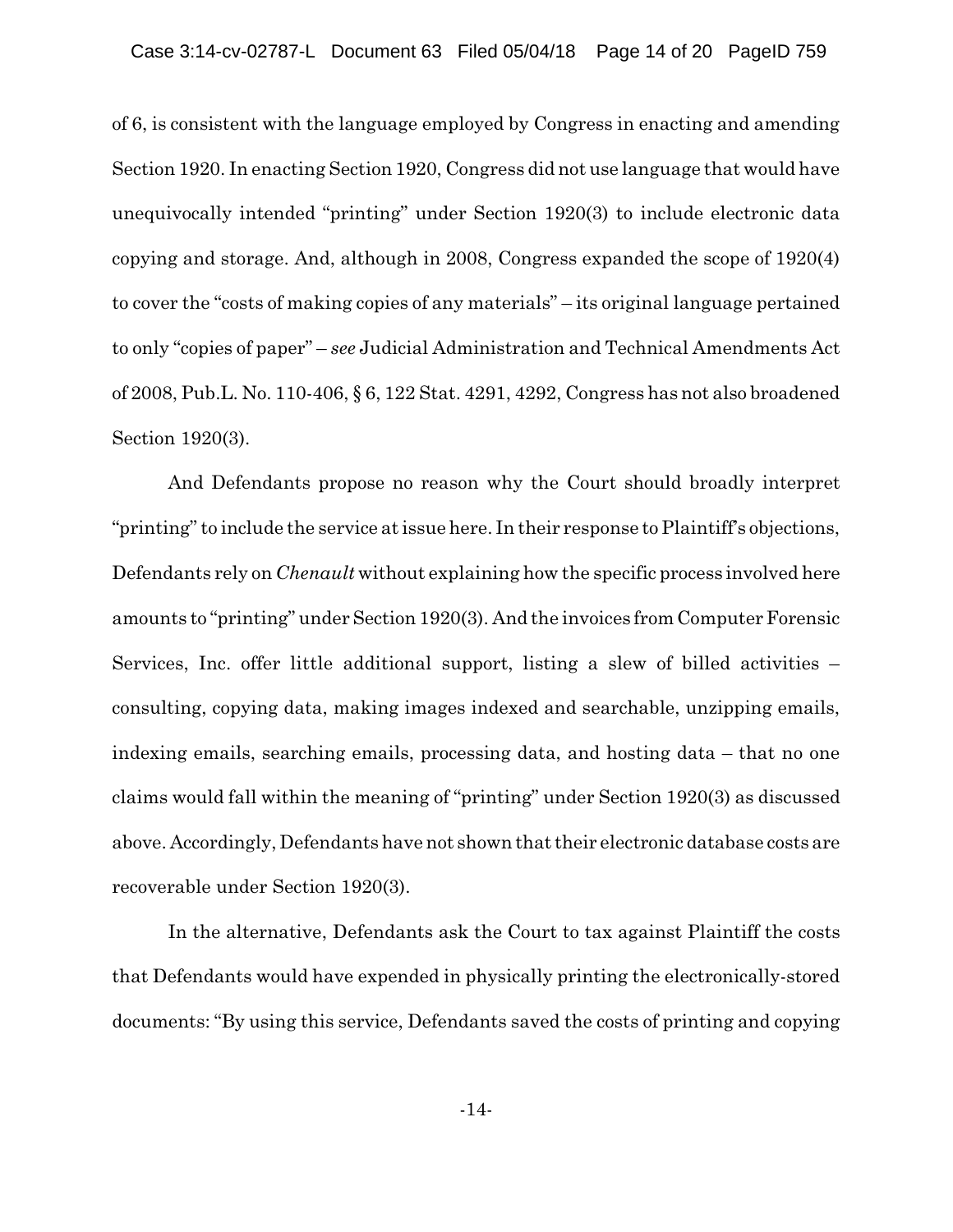approximately \$387,126 pages of documents, which would have been taxable against Plaintiff in the amount of \$27,098.82." Dkt. No. 59 at 5 of 6. The Court should decline Defendants' request as contrary to the Supreme Court's emphasis that taxable costs are narrow and include only those enunciated in Section 1920. A party's substituting one service for another service that is encompassed by Section 1920 does not make the substitute service's fees taxable where Congress has not clearly so intended. The Court should accordingly deny Defendants' alternative request for \$27,098.82 in physical printing costs.

Second, Defendants are not entitled to their electronic database costs under Section 1920(4) because, even assuming that any of the billed activities amount to "copying" within the meaning of subsection (4), Defendants have not shown that the electronic copies were necessarily obtained for use in the case. Although the U.S. Court of Appeals for the Fifth Circuit has not, *see U.S. ex rel. Long v. GSDMIdea City, L.L.C.*, 807 F.3d 125, 131 (5th Cir. 2015) (declining to decide which electronic discovery costs are recoverable under Section 1920(4)), several circuit courts of appeal have considered whether – in light of the 2008 amendments to Section 1920 and the Supreme Court's decision in *Taniguchi*, both discussed above – various electronic discovery methods are recoverable under Section 1920(4), often limiting the electronic discovery costs recoverable. *See Online DVD-Rental Antitrust Litig.*, 779 F.3d at 929-30 (assuming, without deciding, that "creat [ing] new copies of documents inside a database" was "copying" under Section 1920(4) but holding that the party seeking costs "fail[ed] to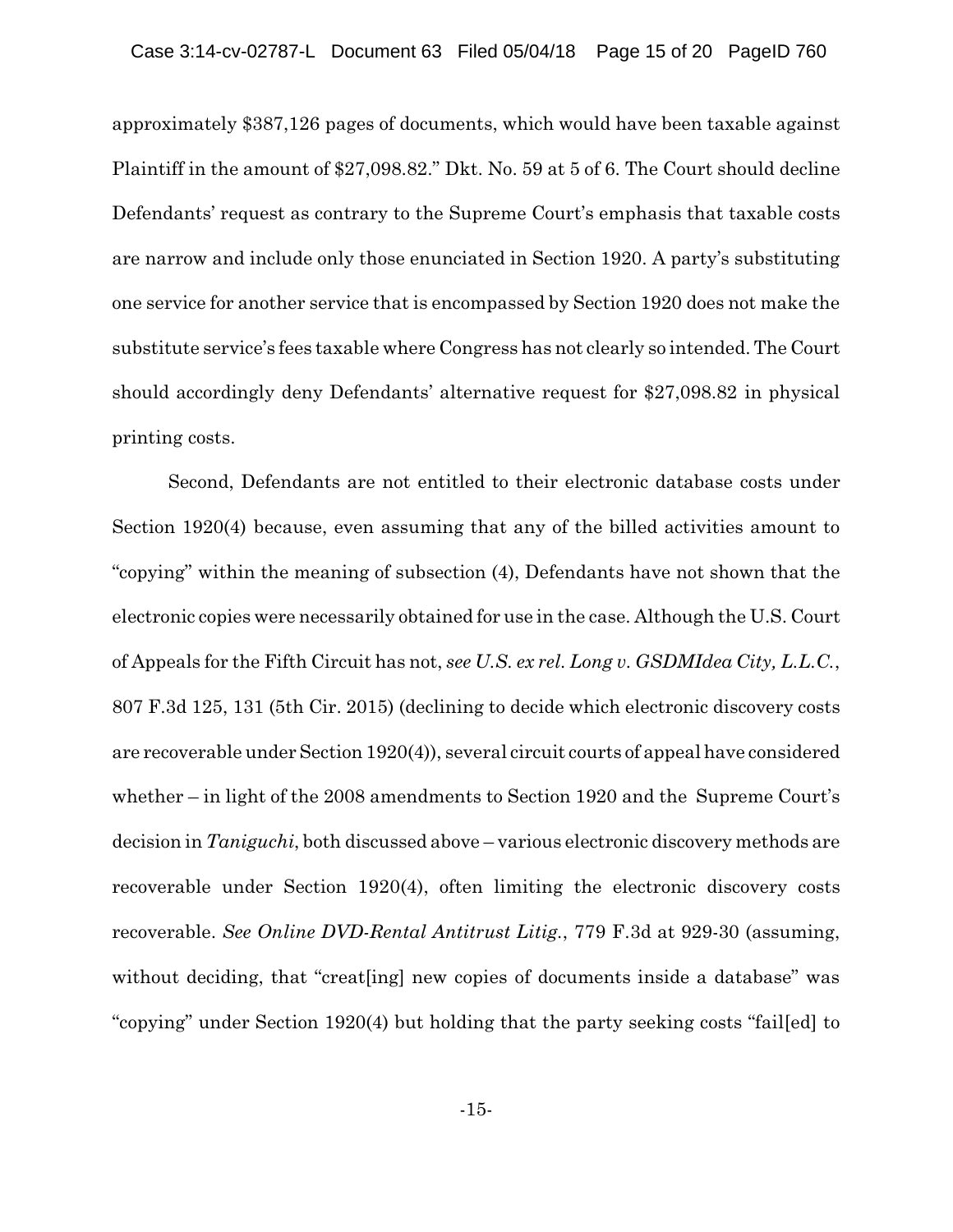establish the copies were necessarily obtained for use in the case"); *CBT Flint Partners, LLC*, 737 F.3d at 1330 (To the extent that a party is obligated to produce (or obligated to accept) electronic documents in a particular format or with particular characteristics intact (such as metadata, color, motion, or manipulability), the costs to make duplicates in such a format or with such characteristics preserved are recoverable as 'the costs of making copies ... necessarily obtained for use in the case.' But only the costs of creating the produced duplicates are included, not a number of preparatory or ancillary costs commonly incurred leading up to, in conjunction with, or after duplication." (footnote and citation omitted)); *Country Vintner*, 718 F.3d at 260 ("[In this case, subsection (4) limits taxable costs to ... converting electronic files to non-editable formats, and burning the files onto discs."); *Race Tires Am.*, 674 F.3d at 171 (holding that "of the numerous services [that] [electronic discovery] vendors performed, only the scanning of hard copy documents, the conversion of native files to TIFF, and the transfer of VHS tapes to DVD involved 'copying' " under Section 1920(4)). *But see Colosi v. Jones Lang LaSalle Americas, Inc.*, 781 F.3d 293, 297 (6th Cir. 2015) (finding the approach adopted by *Race Tires Am.* and *Country Vintner* "overly restrictive").

In *Online DVD-Rental*, the Ninth Circuit considered whether Section 1920(4) allows a party to recover charges related to the "reproduction of documents for potential production into a[n] [electronic] database where they could be viewed," *id.* at 929 (quoting a declaration supporting a party's costs). The Ninth Circuit explained that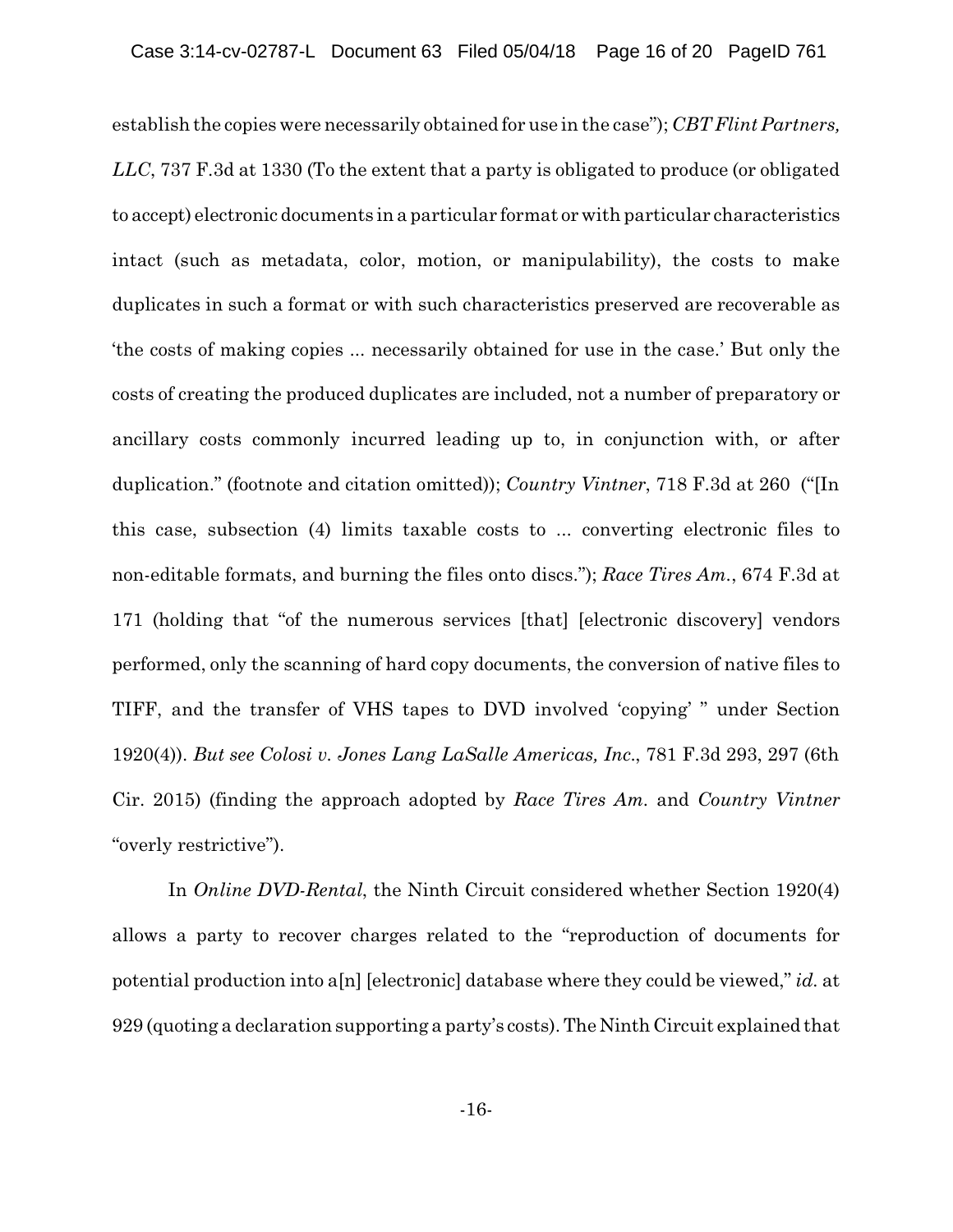an upload of data is ... akin to the paper-document analogue of faxing a document from the client site to the law firm, a process which involves the transmitting of data from location to location and which also results in a facsimile copy of the original document.

The cost of making the copy is not rendered non-taxable merely because it was created by using fax machines rather than a photo-copier. Conversely, § 1920(4) does not award costs merely because a process resulted in the creation of a copy. That the fax process creates a copy does not, by itself, establish that the cost is taxable under § 1920(4). Rather, a further determination is required: whether the copy was necessarily obtained for use in the case. Like any other copy, if the faxed copy was created to be produced in discovery, the cost of making the fax would be taxable under § 1920(4). However, if the faxed copy was created solely for the convenience of counsel, the cost of making the copy would not be taxable.

...

A narrow construction of § 1920(4) requires recognition that the circumstances in which a copy will be deemed "necessarily obtained" for use in a case will be extremely limited. That a chosen "document production process" requires the creation of a copy does not establish that the copy is necessarily obtained for use in the case. A lawyer may review electronically stored information for privilege either by viewing the original documents on the client's computer or, alternatively, by viewing copies uploaded to the lawyer's computer. Although the latter method of review requires the creation of a copy, the ability to conduct the review by looking at the original document establishes that the uploaded copy was not necessarily obtained for use in the case.

779 F.3d at 929-30. By these principles, the Court of Appeals assumed – without deciding – that the data upload process was "copying" under Section 1920(4) but denied recovery of the electronic data upload charges because the requesting party's description of these charges "establishe[d] only that the copy is essential to the document production process that [the party] (or its litigation support vendor) elected to employ, and fail[ed] to establish the copies were necessarily obtained for use in the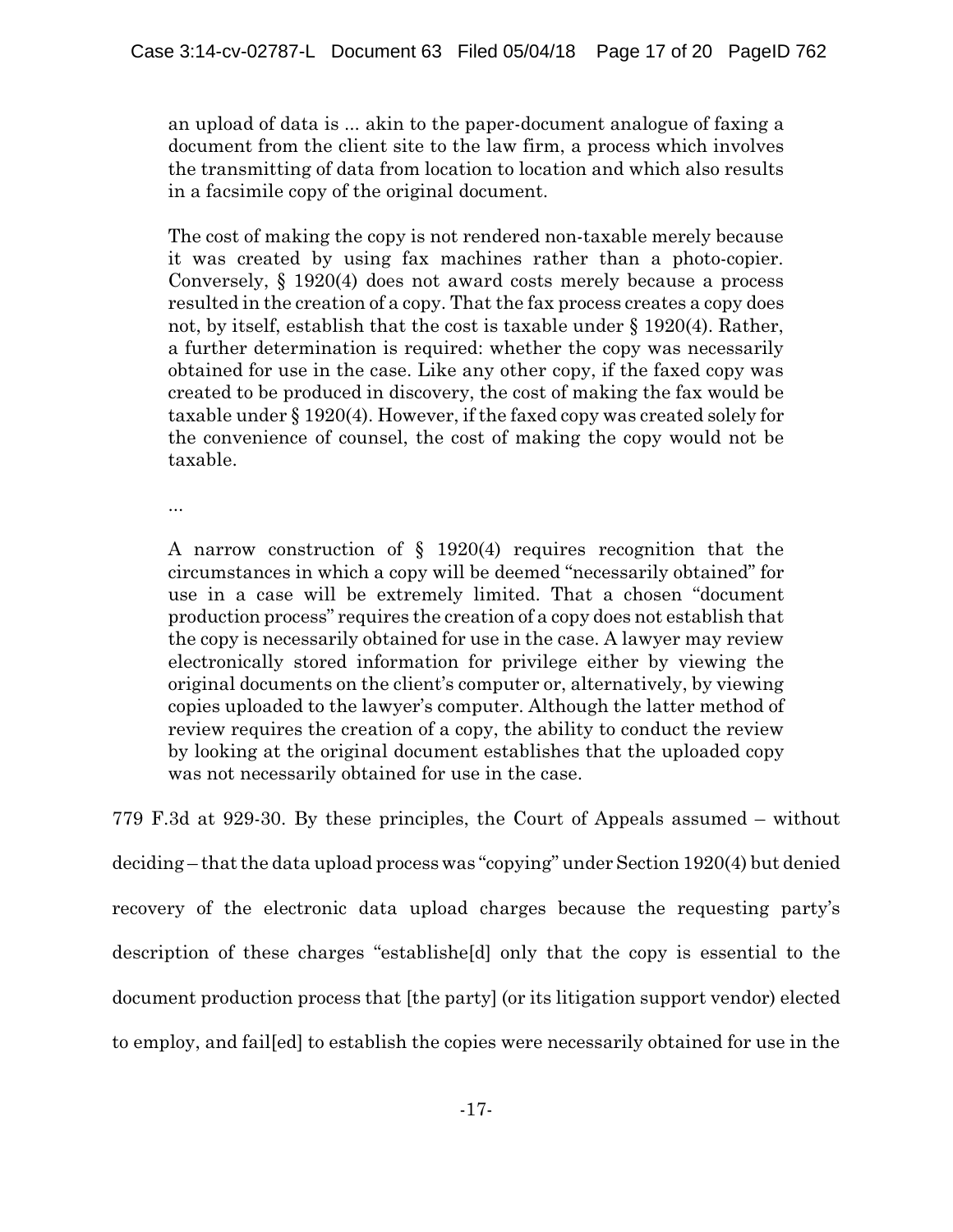case." *Id.* at 930.

The undersigned finds *Online DVD-Rental* persuasive here. Even assuming that Defendants' electronic storage service "copied" documents onto an electronic database within the meaning of Section 1920(4), Defendants have not shown that the stored documents were necessarily obtained for use in this case. The invoices, affidavit, and itemization attached to Defendants' Bill of Costs give no explanation as to how the electronic copies were necessary in this case. In their response, Defendants explain that, "[a]s normal for any litigation, Defendants gathered all documents relevant and discoverable in this matter in order to prepare and timely respond to Plaintiff's discovery requests. Defendants made the decision to use an electronic database to host a copy of all documents (emails and attachments) in an effort to reduce copying and printing costs." Dkt. No. 59 at 5 of 6. But not all relevant and discoverable documents are necessarily obtained for use in the case within the meaning of Section 1920(4). And Defendants' choosing to proactively gather any and all relevant and discoverable materials and copy them onto an electronic database for potential production in discovery – although perhaps efficient, convenient, and cost-conscious – does not automatically render the copying of such materials taxable under Section 1920(4) without further explanation. Defendants' description here establishes only that, at most, the electronic copies may have been "essential to the document production process, and fails to establish the copies were necessarily obtained for use in the litigation." *In re Online DVD-Rental Antitrust Litig.*, 779 F.3d at 930. Accordingly, the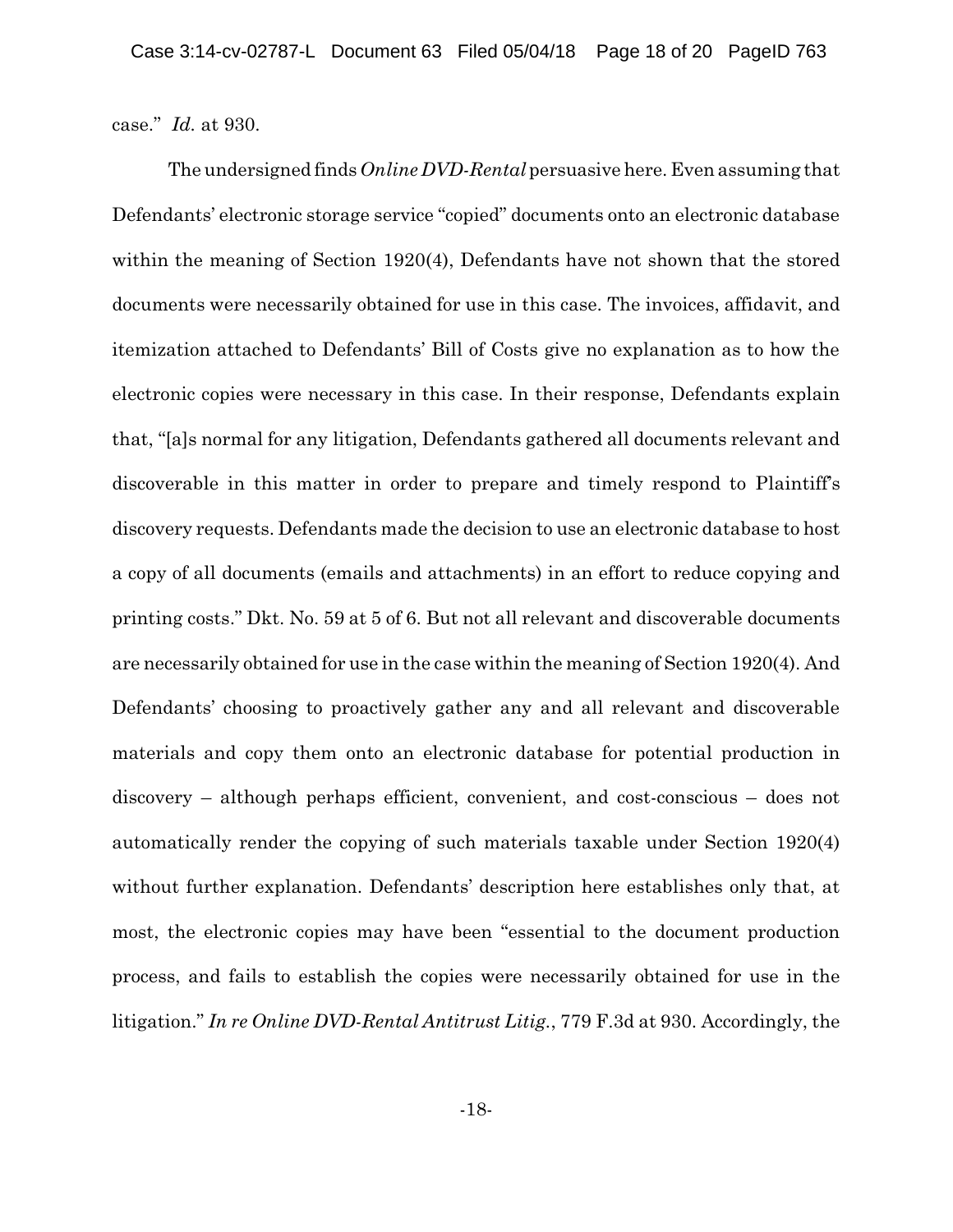Court should sustain Plaintiff's objection and deny Defendants' request for \$5,926.70 in electronic database charges.

The undersigned appreciates that, by denying Defendants' request for their electronic database costs, along with many of their other requested costs, Defendants will recover significantly fewer costs than they actually incurred in defending against Plaintiff's claims and preparing to respond to anticipated discovery requests. But, as noted by the Fourth Circuit in *Country Vintner,*

[t]hat [the defendants] will recover only a fraction of [their] litigation costs under [the undersigned's] approach does not establish that [the undersigned's] reading of the statute is too grudging in an age of unforeseen innovations in litigation-support technology. The Supreme Court has emphasized that "costs almost always amount to less than the successful litigant's total expenses," and § 1920 is "limited to relatively minor, incidental expenses." *Taniguchi*, 132 S. Ct. at 2006. Moreover, "the presumption is that the responding party must bear the expense of complying with discovery requests." *Oppenheimer Fund, Inc. v. Sanders*, 437 U.S. 340, 358, 98 S. Ct. 2380, 57 L. Ed. 2d 253 (1978). To the extent that such costs are excessive, a party "may invoke the district court's discretion under [FED. R. CIV. P. 26] to grant orders protecting [it] from undue burden or expense ..., including orders conditioning discovery on the requesting party's payment of the costs of discovery." *Id.* (internal quotation marks omitted). When ... a district court denies a protective order, the movant can appeal that decision; it cannot obtain the same relief from § 1920, which "impose[s] rigid controls on cost-shifting in federal courts." *Crawford Fitting Co.*, 482 U.S. at 444, 107 S.Ct. 2494.

*Country Vintner*, 718 F.3d at 260-61 (footnotes omitted).

# **Conclusion**

For the reasons explained above, the Court should grant Plaintiff Christopher

Gonzales's Objection to Defendants' Bill of Costs and Motion for Court to Review/Retax

Costs [Dkt. No. 56], and the Court should direct the Clerk of the Court to tax the Bill